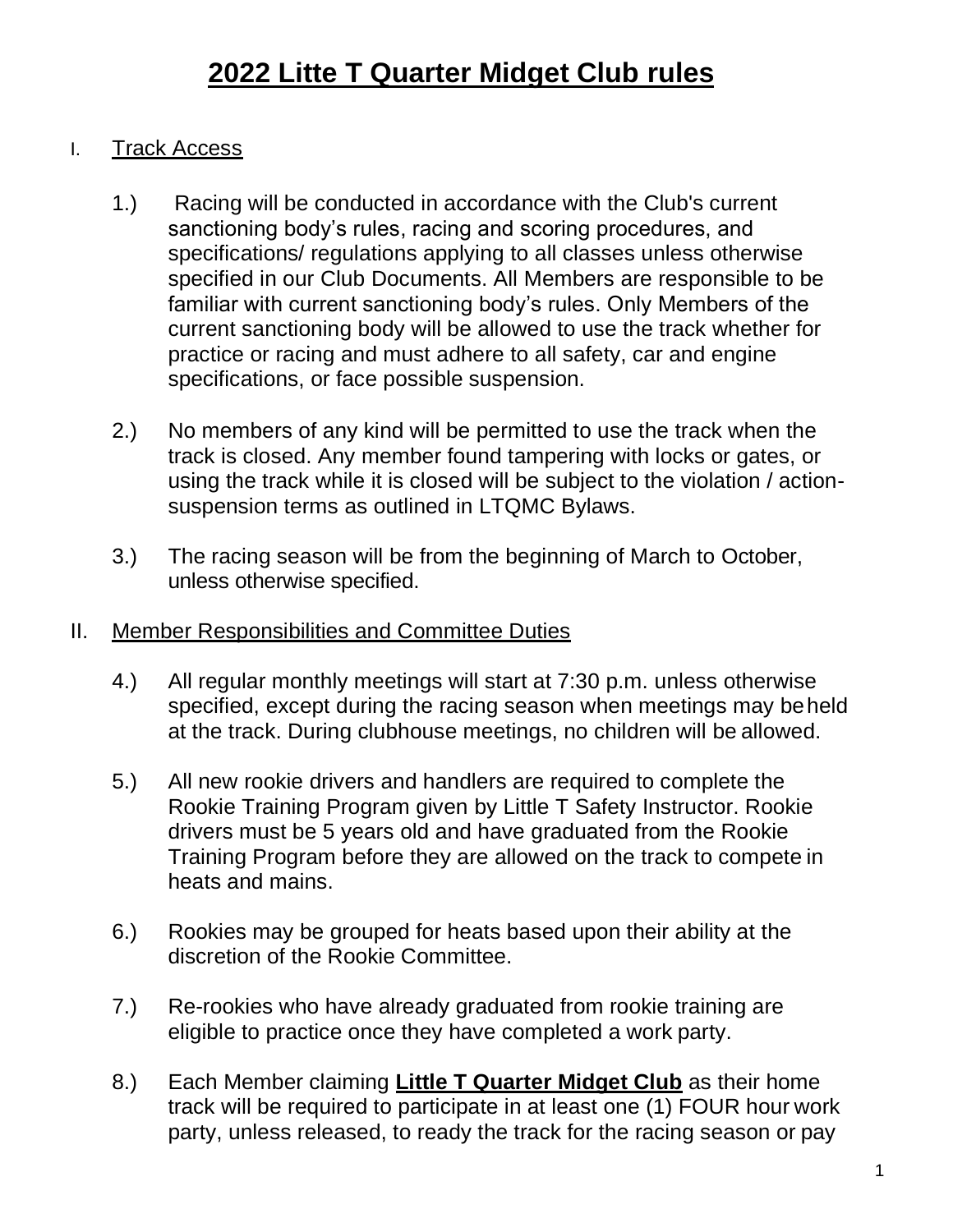a \$150.00 track maintenance fine. Until this requirement is met your car(s) will not be allowed to access the track to practice or to participate in any racing program. Renewing Members who join after May  $1<sup>st</sup>$  will be assessed a \$150.00 fine for not participating in the work party. A list of all tasks required to ready the track for the racing season will be posted on a sign-up sheet and emailed to all members to allow for members to sign up for individual tasks. Each member is required to have their individual task signed off as completed by a member of the Board of Directors or the committee head.

- 9.) Any Member meeting club requirements will be allowed to practice from 8 a.m. to dusk except during organizedclub events or restricted dates.
- 10.) A Member of each family must participate in a committee for weekly track operation. 24 hours' notice must be given if a Member is unable to fulfill their assigned duty for the upcoming race weekend. An email or text should be sent to the following individuals: the Board Member overseeing the Committee and the Club Secretary (all contact information provided on the website – LittleTSpeedway.org). Confirmation that your email or text was received will be sent by the Club's Secretary.
- 11.) Failure to fulfill your assigned duties or find an approved replacement for your committee prior to that day will result in a monetary fine of \$150.00 per incident. A second offense will result in a monetary fine of \$150.00 and a penalty of all cars under that Membership starting tail for Heats at the next race sign-in. Car(s) under said Membership will not be signed in until all fines are paid. Committee Member's duty will be rescheduled for the next race event in addition to their fine/penalty. Thus the fine and penalty assessed will not get a Member out of their commitment, just postpone their commitment.
- 12.) Emergencies can and do happen, if an unforeseen event prevents a family from performing their assigned duties, the Member must notify the Board Member overseeing the Committee, and the Club Secretary via email or text (all contact information provided on the website – www.LittleTSpeedway.org). Confirmation that your email or text was received will be sent by the Club's Secretary. The President will have the authority to waive the fine and/or penalty.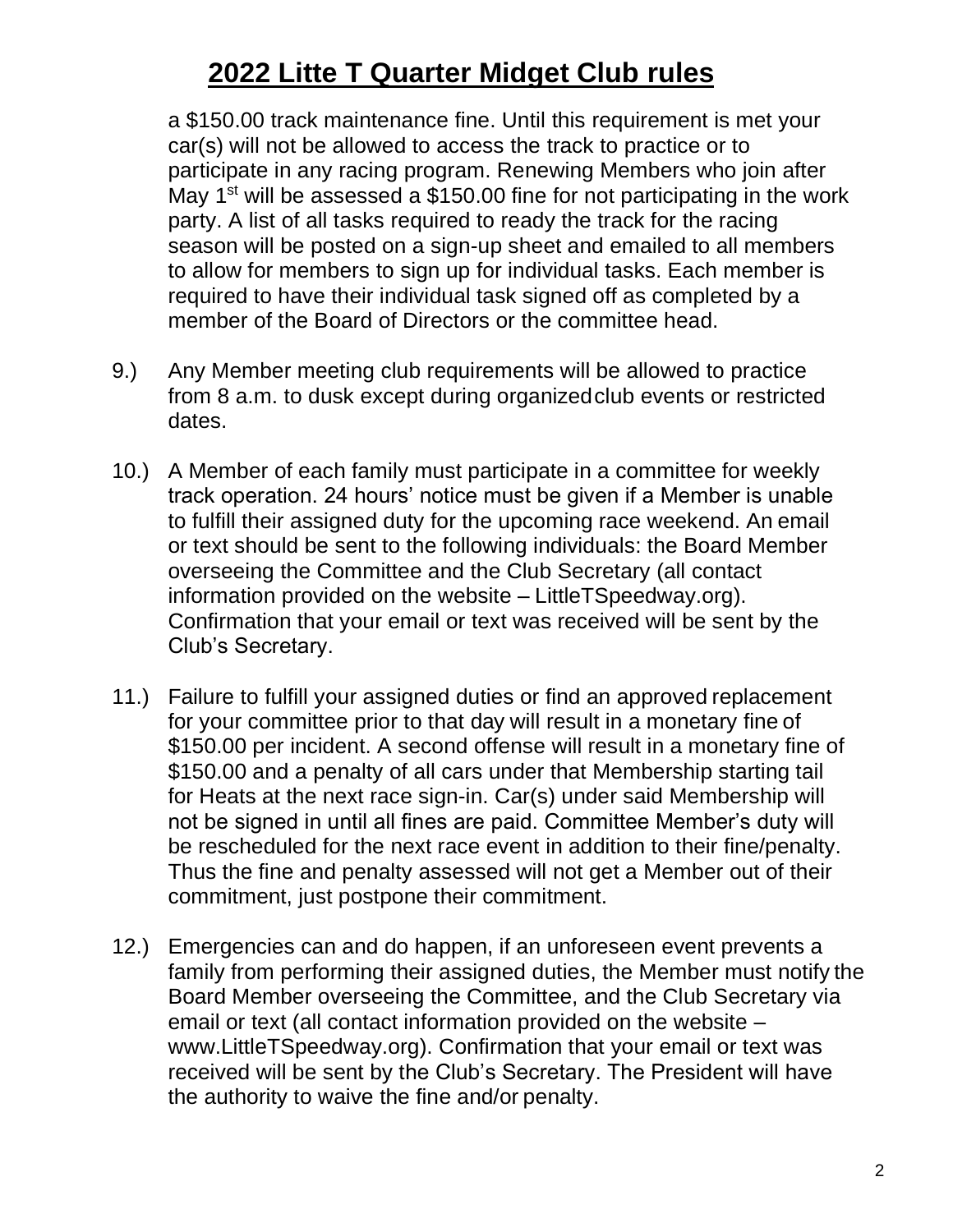13.) A Member of each family (excluding Rookie families) is required to work a minimum of 3 shifts in the Snack Shack, except Club President, Race Stewards, full-time Flaggers and full-time Tower Members. A Member of each family will be required to work a minimum of 1 shift in the tower (Heats or Mains), except for full-time Snack Shack Members. Failure to fulfill family Snack Shack or tower shift duties or find family replacement will result in same fines as described in Club Rule # 11.

- 14.) Rookie families are required to work 10 shifts in the Snack Shack. Failure to fulfill your assigned duties or find an approved replacement for your committee prior to that day will result in a monetary fine of \$150.00 per incident. A second offense will result in a monetary fine of \$150.00 and a penalty of all cars under that Membership starting tail for Heats at the next race sign-in. Car(s) under said Membership will not be signed in until all fines are paid. Committee Member's duty will be rescheduled for the next race event in addition to their fine/penalty. Thus the fine and penalty assessed will not get a Member out of their commitment, just postpone their commitment.
- 15.) The full time Member / Members responsible for everyday operations of the snack shack and tower have the authority to put operational guidelines in place to insure safe food practices, portion control, cleaning protocols, approving or finding appropriate coverage and changing work schedules etc. If a Member cannot or refuses to follow operational guidelines, said Member will not be permitted to work on that committee and a replacement will be assigned. Person removed will be reassigned to a different committee.
- 16.) Each full-time membership holder (family) is required to participate in fundraising activities for the club. The minimum fundraising requirement for each family will be determined at the first meeting of the calendar year as voted on and approved by the club membership with a cap not to exceed \$150.0. Families may participate in the fundraising activity or pay a by-out fee equal to the minimum annual fundraising amount. Families that do not turn in fund raising money by the due date established by the Board will not be allowed to enter any race until they pay the fundraising in full.

#### 17) Deleted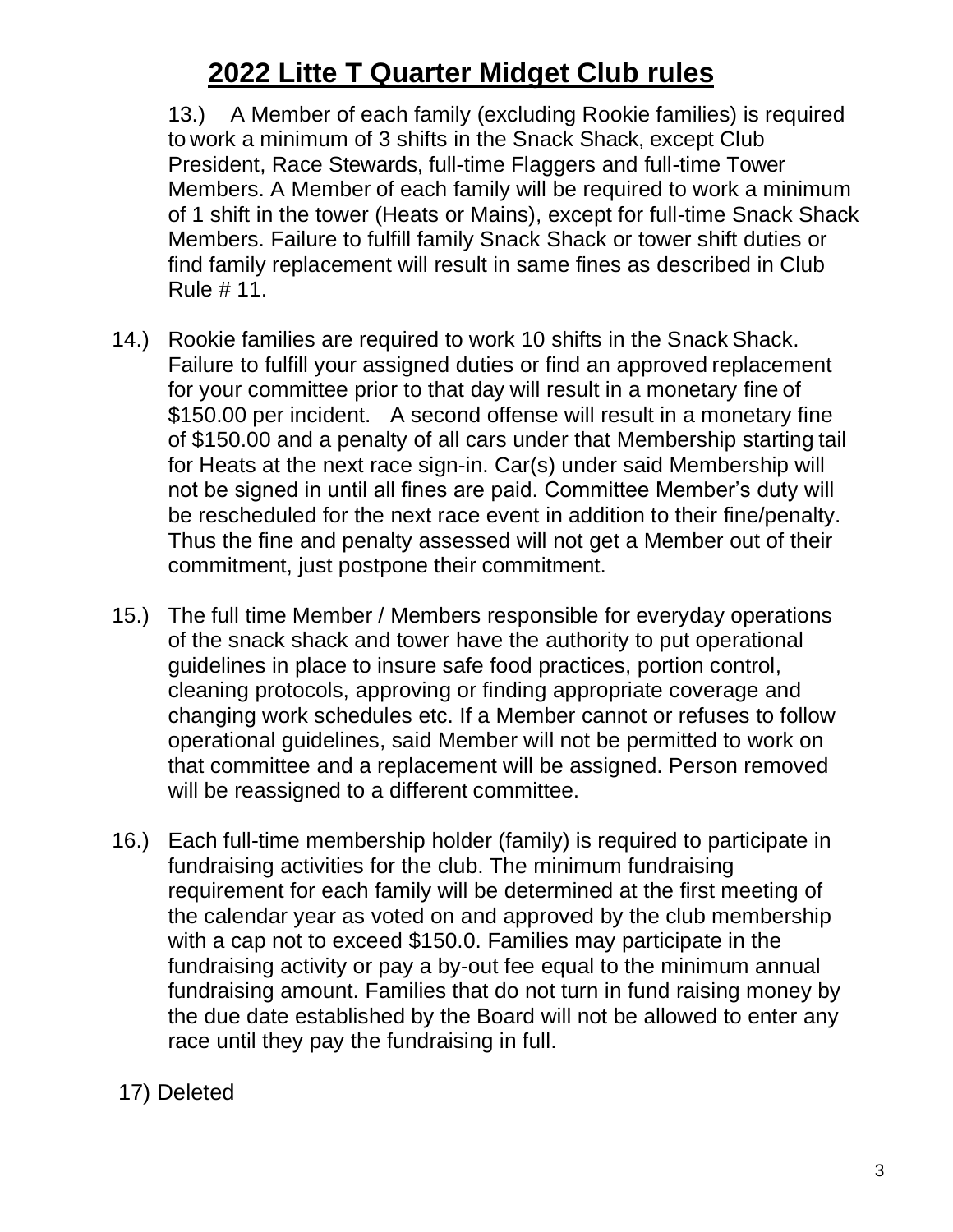18.) Each family must actively participate in at least one promotion every for a minimum of 2 hours or a \$100.00 buyout. 19.) If you do not participate in Promo Day then you cannot practice that day.

- 19.) If you do not participate in Promo Day then you cannot practice that day.
- 20.) Failure to pay any fines owed will result in loss of racing privileges until fine is paid and loss of accumulated track points at the end of the points season.
- 21.) No member will be allowed to register and/or attend the yearly banquet if said member owes any outstanding fines. All outstanding fines must be paid prior to registering for the yearly banquet.
- 22.) All members and non-members (visiting families from other tracks, but USAC members) who sign-in to run a car are required to do a committee while at the track that day, excluding Northeast Titan Series Families on Regional Weekend. By out option of \$50.00 and failure to comply will result in a \$50.00 penalty.
- III. Race Day Activities
	- 23.) On race day, racing will start as scheduled unless otherwise specified. Sign-ins will be from 8:30 a.m. to 9:30 a.m. Late sign-ins will be an additional \$10.00 per car and the car(s) will start tail for all heats. No sign-ins after the green flag is thrown for the  $1<sup>st</sup>$  heat of the day.
	- 24.) Sign-In fees per meet are \$20.00 per car.
	- 25.) All heat races will follow USAC roll and go procedure, if conditions permit.
	- 26.) When time trialing; a car is considered to be on the track once it passes the colored line by the flag stand.
	- 27.) A time clock shall be used during all racing events held at LTQMC with the exception of cup races.

Should time expire under green flag racing, racing will continue until the next yellow, red or checkered flag. In the event the yellow or red flag is thrown the field will be restarted with 2 laps remaining and allowed 3 attempts at a green – white –checkered finish.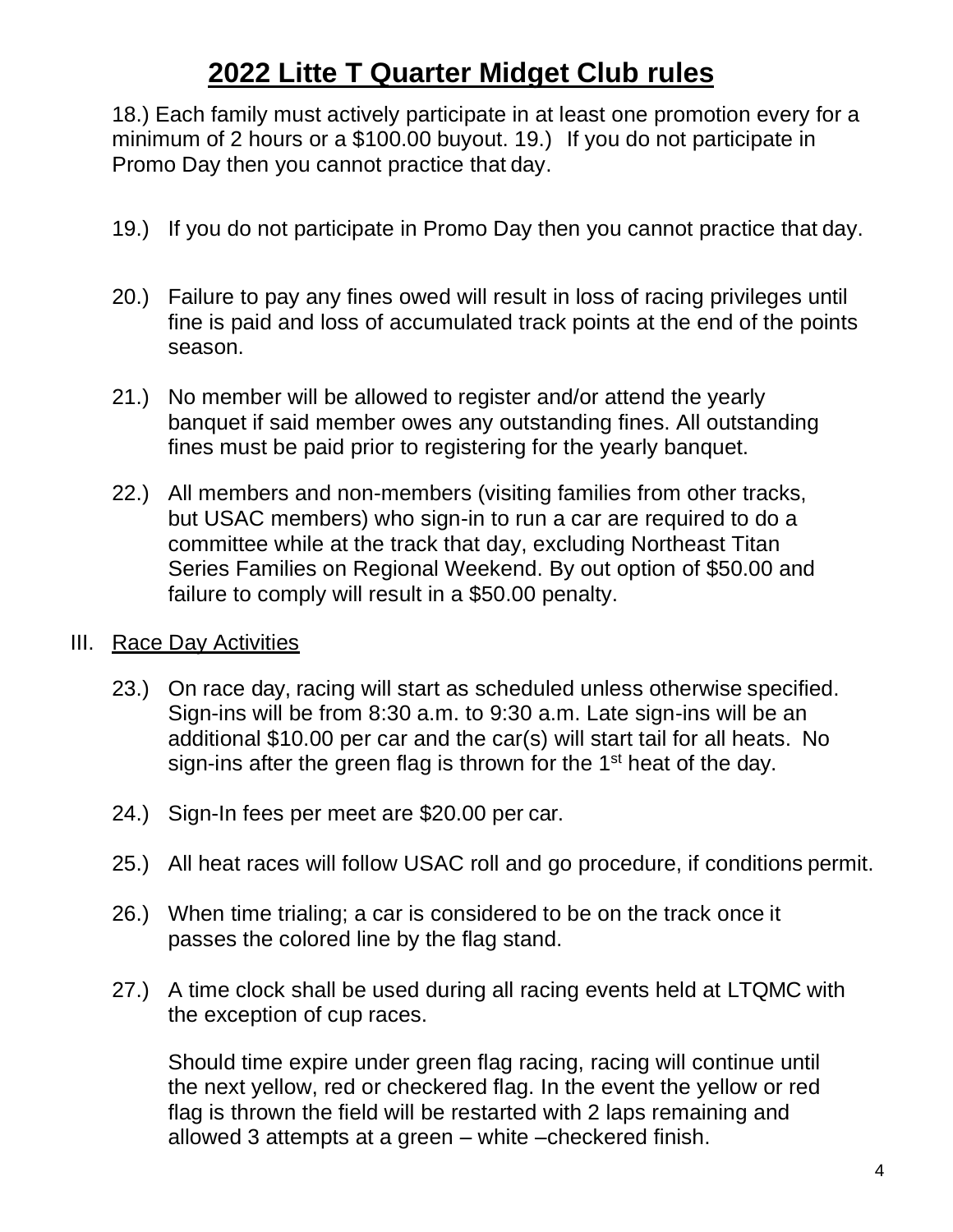Should the field not complete the race after 3 green – white–checkered attempts the yellow and checkered flags shall be displayed, finishing the race.

- 28.) Timing Events: if the transponder fails (rental or owned), the car will retime within 3 spots or less.
- 29.) Classes with 5 cars or less will be allowed 5 lap work rule.
- 30.) If during a warm-up period preceding an A-Z Main Event, no heat races, any car sustains damage due to an accident, an additional 5 minute repair period will be given if requested by the handler of a damaged car. The repair period will only be given one per race and the damage must have occurred prior to the call for line-up by the flag person (i.e. Accidents occurring after the flag person calls for a line-up and prior to the green flag dropping will not be eligible for the 5 minute repair period). If the 5 minute repair period is requested and granted by the Race Steward or his assistant, the black flag will be displayed at the end of the warm-up period. All cars exit the track to the hot chute. No cars allowed on the track during this repair period. All cars may be worked on during the repair time without penalty. At the end of the 5 minute repair time or when all handlers announce that they are ready, whichever comes first, all cars will enter the track and line-up in the original line-up order. Any car that is not running under its own power when the flag person calls for a line-up will start at the rear of the field. If after this repair period and before the green flag drops, a car enters the track and then for any reason leaves the track it will be considered late and will be started at the rear of the field. This does not apply to sanction races.
- 31.) Blue rookies will follow the 3-strike procedure, except Regionals/Nationals.
- 32.) Field size for Non-USAC A-mains will be voted on by the club at the beginning of the season and cannot be changed during the season unless voted on and approved by the club membership.
- 33.) Participants in red plate division must first complete the red and blue rookie training process as required for all other drivers. Once they have satisfied requirements then they may participate in the red plate division or other division as always.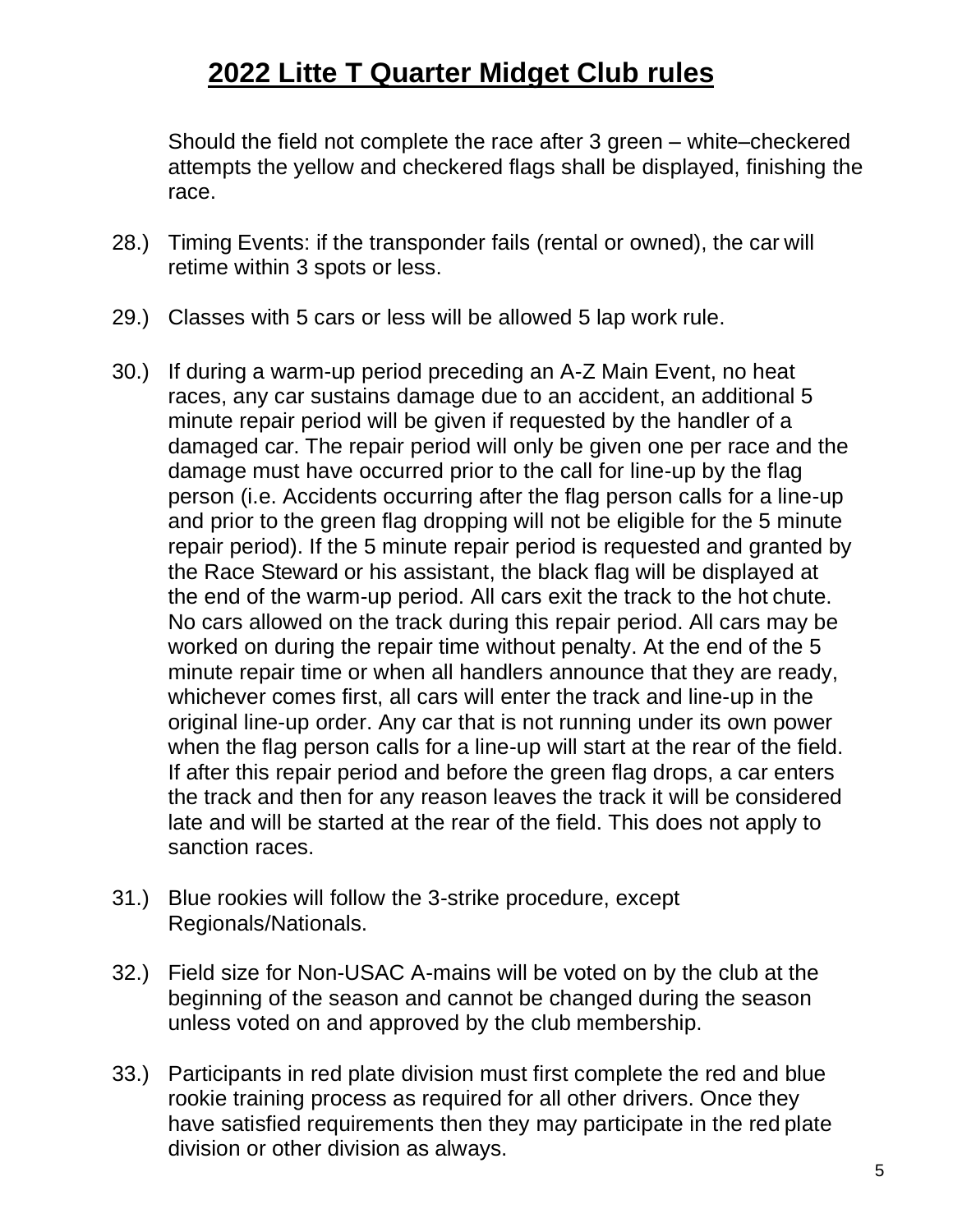#### IV. Safety Inspections/ Car Specifications/Tech Requirements

- 34.) Safety inspections are highly recommended before any car is allowed on the track to practice, but must be inspected prior to competition. Inspections will be made during the racing season to ensure that all cars continually meet safety requirements. All safety inspections will include all driver safety gear: in accordance with the club's current sanctioning body's safety rule. It is the responsibility of the handler to have their car re-inspected when a class change occurs.
- 35.) All drivers' safety related equipment must meet or exceed the Club's current sanctioning body's rules.
- 36.) Approved wrist restraints are mandatory and must be fastened to the quick release latch or clipped over the male end of the seat belt so as not to hamper fast exit from the car, as per Club 's current sanctioning body's rules.
- 37.) The above safety equipment is mandatory at all times when on the track, including victory laps, including non-race days. Failure to comply will be considered disorderly conduct, and will result in race day disqualification.
- 38.) Two handlers per car will be allowed in the hot-chute. All drivers will be fully suited and strapped into their cars in that area, except during fueling.
- 39.) No videotaping or photography of any kind can be operated by a spectator or handler in the hot chute. In car cameras can be mounted in cars following the sanctioning bodies rules on camera mounting. (Inside the cage, out of the driver's sightline). All camera mounting must be inspected during preseason inspection by the safety director. If a camera is added after preseason inspection, the camera and mounting equipment must be inspected before the car is cleared to race. If the camera falls off during a race it will result in a Race Day DQ.
- 40.) 4 Cycle: no car shall be permitted to operate on the track at any time unless properly muffled with one or more 5 h.p. Briggs and Stratton #294599 mufflers or one of the same dimensions, and approved by the technical Committee. No tips, extensions or reversals allowed.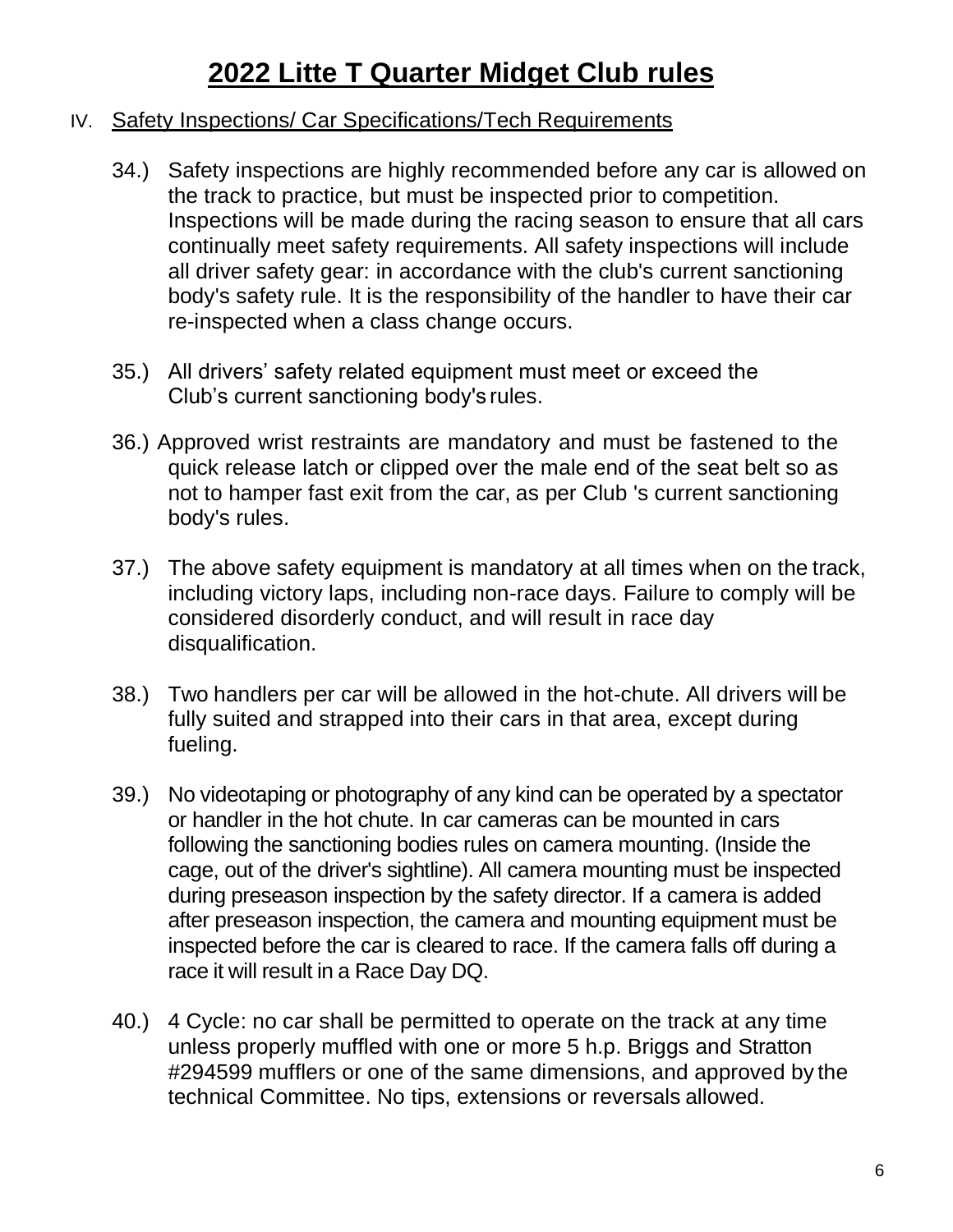- 41.) Honda: Refer to Honda Tech Manuals
- 42.) No foreign substances will be allowed to be injected or aspirated at any engine class.
- 43.) Any automotive type fuel currently available to the general public from the pumps will be allowed at non-sanctioned club meets, maximum octane 89, tested by (R+M)/2 method. No cooling devices allowed for fuel. Methanol is allowed in AA class only. No additional additives or oxygenating substances shall be allowed. All fuels must pass the current sanctioning body's procedure for fuel testing.
- 44.) Anytime the clock is out with the possibility of track records being broken, fuel must be provided by the club for timing, at the discretion of the Tech Director. Track Fuel must be used in order to establish a new track record. Tech Director may choose a gas station for fuel to be purchased at and require verification of purchase (receipt).
- 45.) All cars must have side panels in place while racing.
- 46.) No illegal oil additives per the clubs current sanctioning body's rules.
- 47.) The current sanctioning body's tires shall be the specified tires usedfor all racing at Little T Speedway.
- 48.) All cars must have at least 4 numbers, one on the right side of the tail cone, one on the left side of the tail cone, one on the left side panel, and one on the hood. The only exception will be for cars with a flat rear panel. Paper numbers will be issued by the Club on race day. Cars transferring must remove original number before taping transfer number on car.
- 49.) Anytime there is a time trial you must seal your engine
- 50.) Rookie switches are MANDATORY
- 51.) No part of a drivers helmet or body may extend outside the shoulder bar at anytime of the race track.
- V. Weekly Awards / Feature Races / Track Records: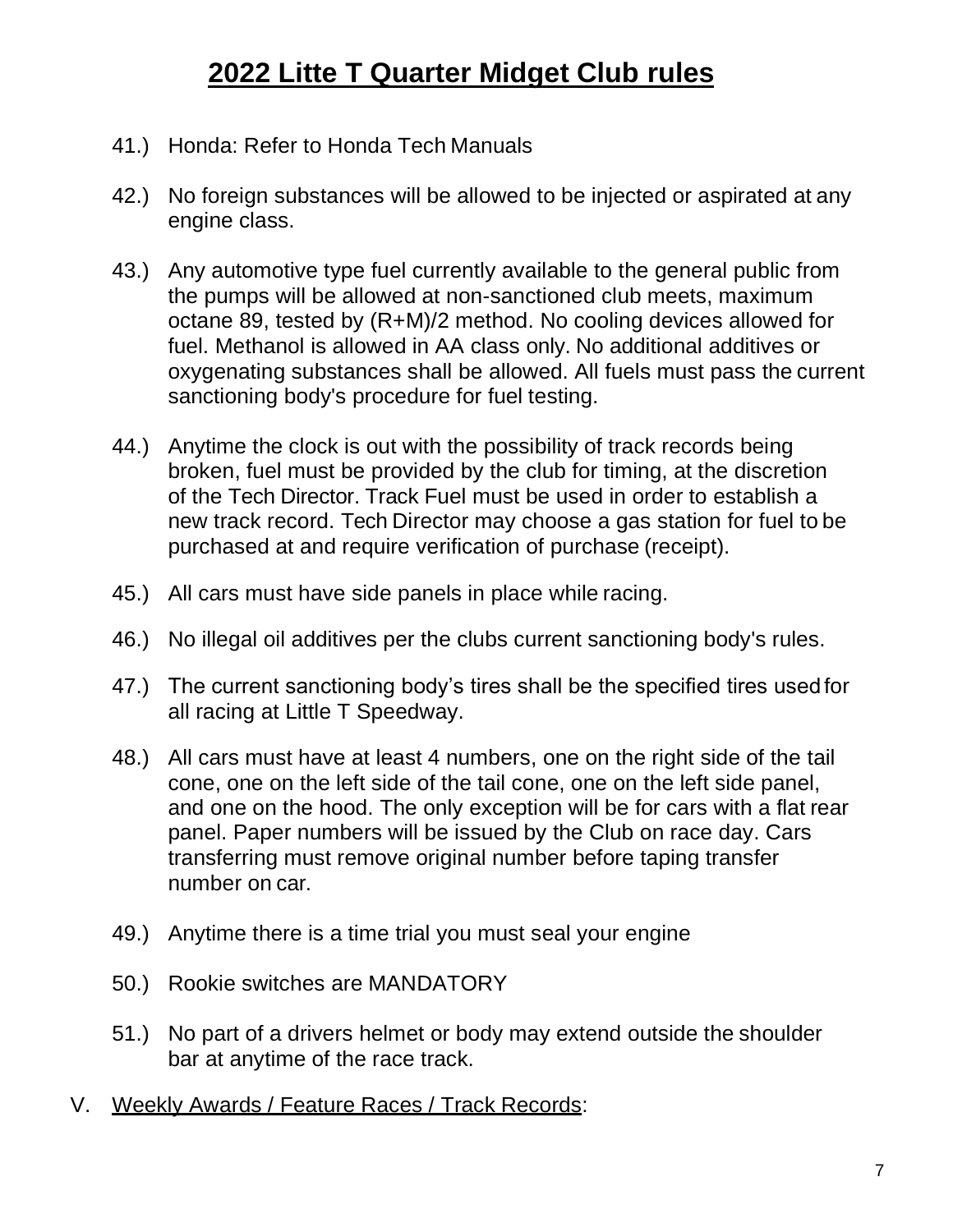- 52.) Weekly awards (including Fall Finale Weekend) will be dispensed in the following manner for all divisions (Rookie and higher):
	- $\bullet$  1<sup>st</sup>, 2<sup>nd</sup>, 3<sup>rd</sup> place trophies for A-Main.
	- 1<sup>st</sup> place trophy for B Main.
	- 1<sup>st</sup> place trophy for C Main.
	- Plaques are available for Members to purchase at a cost of \$50.00.
	- The club will supply plates at no cost upon request with the highest Main and place finished.
- 53.) Feature races will have the "Cup Trophies" for top three finishers. Must have minimum 3 cars signed-in and attempt to qualify to run a featured cup race.
- 54.) Little T maintains Rookie Only yearly track records (separaterecords). Whenever the clock is out, with the exception of super feature time trialing, all Rookie track records will be open. A special award will be given at the Banquet to the members of our club who hold yearly track record for Red and Blue Rookie. Rookie track records will be retired and archived each year.
- 55.) Rookie drivers who did not move up into a competitive division during the previous race season must start the next race season in the rookie division, at least for Opening Day, unless the Safety Director/Rookie Trainer has evaluated the rookie driver prior to the start of the season and determined that they may advance to a competitive division for Opening Day.
- 56.) At the time of podium pictures, drivers are to be in their suits. First violation is a warning, second violation is a \$50.00 fine

#### VI. Protests

- 57.) Any on track calls or decisions may not be protested.
	- a.) Posting of a \$150.00 cash bond and/or the cost of fuel testing will be required for challenging fuel's legality. The cash fee must accompany the protest and must be in writing. If the protest is withdrawn, no refund will be issued. The only member who can challenge an engine's or fuel's legality is one who is racing in that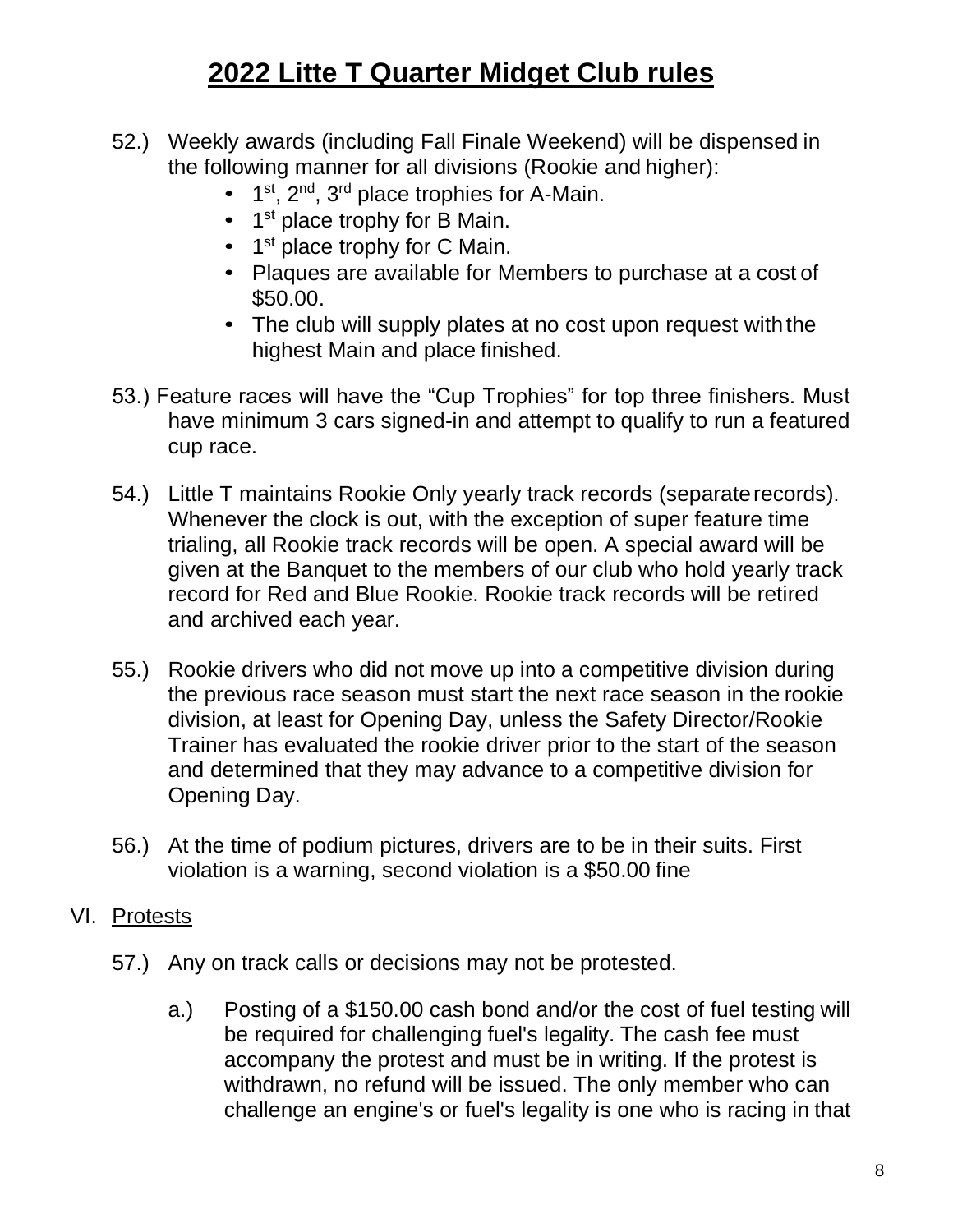race on that given day.

- b.) If the fuel is found legal, the bond and the testing fee will be forfeited. If the fuel is found illegal, the club will return the 150.00 bond to the member who posted it, and fine the offender the cost of testing and prohibit said member from participating in further races until the fine is paid.
- c.) At the discretion of the Technical Committee, when an engine is found illegal, a suspension will be recommended based on the club's current sanctioning body's rule. In addition, if it is a repeat violation further action will be taken. The Technical Committee and/or Race Committee shall have the power to check an engine or fuel for legality at any time. At least one Technical personmust be present at any tear down.
- d.) No driver whose engine or fuel is found illegal, will be allowed to retain any points or awards that day in the class (or classes) in which it was found illegal, nor will any driver, car or combination found underweight, be allowed to retain points or awards that day. Said drivers will be treated as a technical black flag or disqualified for line-up purposes, i.e. handicapping. Cannot be used as a drop.
- 58.) Tire or any other types of protests will be handled in accordance with the current sanctioning body's guidelines.

#### VII. Year End Banquet

- 59.) A club meeting will be held to determine the dollar amount to be allocated forthe Banquet budget and for the expense of awards.
- 60.) Division trophies will be awarded to all eligible drivers in each division, provided the driver has participated in at least 75% percent of the season's points races (sanctioned events INCLUDED) or at the discretion of the Board of Directors. Any rookie that moves into a competitive division within their rookie year will have the option to receive a trophy from that competitive division or a rookie trophy providing they still participated in 75% of the current season'sraces. Any non-Rookie driver that moves from one division class to another during the season (ex. Sr. Honda to Lt 160) will have the option to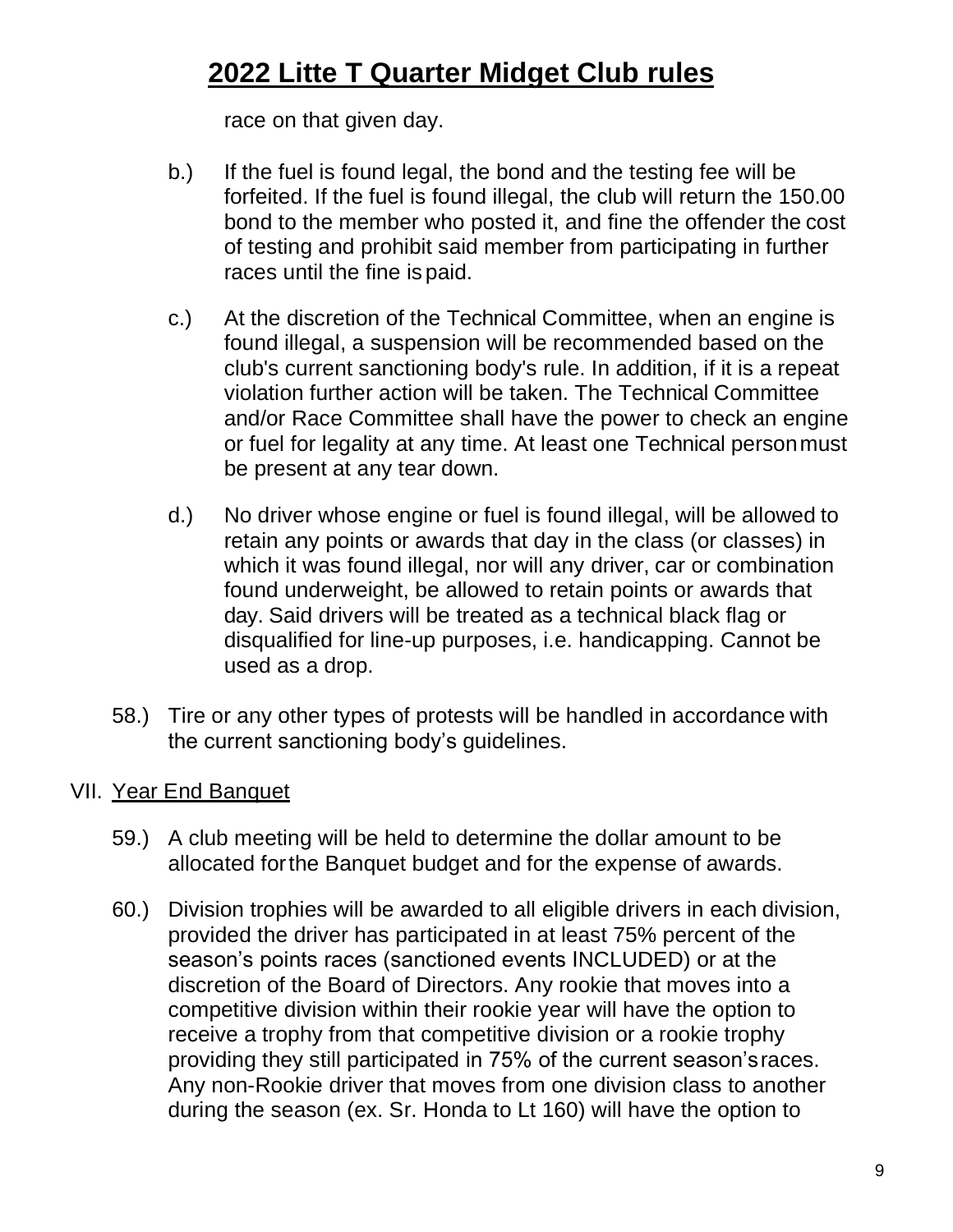choose which division he/she will receive a trophy in provided that the driver competed in at least 75% of the season's points races between the 2 divisions.

- 61.) Part-time drivers and drivers who have retired from the Little T are not eligible for points. Points will be noted as finished for that driver but dropped at the end of the year. Points will not be recalculated based on the retiring drivers winning points.
- 62.) In order to receive a "Retiring Driver Award" a club registered driver musthave raced **as a Little T Quarter Midget Club driver** for at least 3 years. If the registered driver has less than 3 years, they have the option to purchase an award.
- 63.) The "Hoenig Family Sportsman of the Year Award" will be presented each year to the driver(s) who has exhibited the qualities offairness, generosity, helpfulness and responsibility without envy of others. Candidates will be nominated by any club member in writing stating the reasons why he/she deserves this honor. Selection will be made by the Hoenig Family. The announcement will not be made public prior to the banquet. The recipient will receive an individual award as well as having his/her name inscribed on the permanent memorial plaque. The candidate must be a LTQMC driver. All Little T Quarter Midget Club drivers are eligible.
- 64.) Each year, the Club will present two (2) awards for "Most Improved Male Driver" and "Most Improved Female Driver" at the annual Banquet. This award will be voted upon by the drivers the day of the Banquet.
- 65.) The Club will present one award for "Handler of the Year" at the annual Banquet. This award will be voted upon by the Club members.

#### VIII.General Club Rules

- 66.) All expenditures concerning track and Club operational expenses must be approved by the President or Vice President and Treasurer. Receipts must be provided and approved by Club President.
- 67.) The Club President will meet with Track Officials at least once every year, at the beginning of their term, to keep communications open and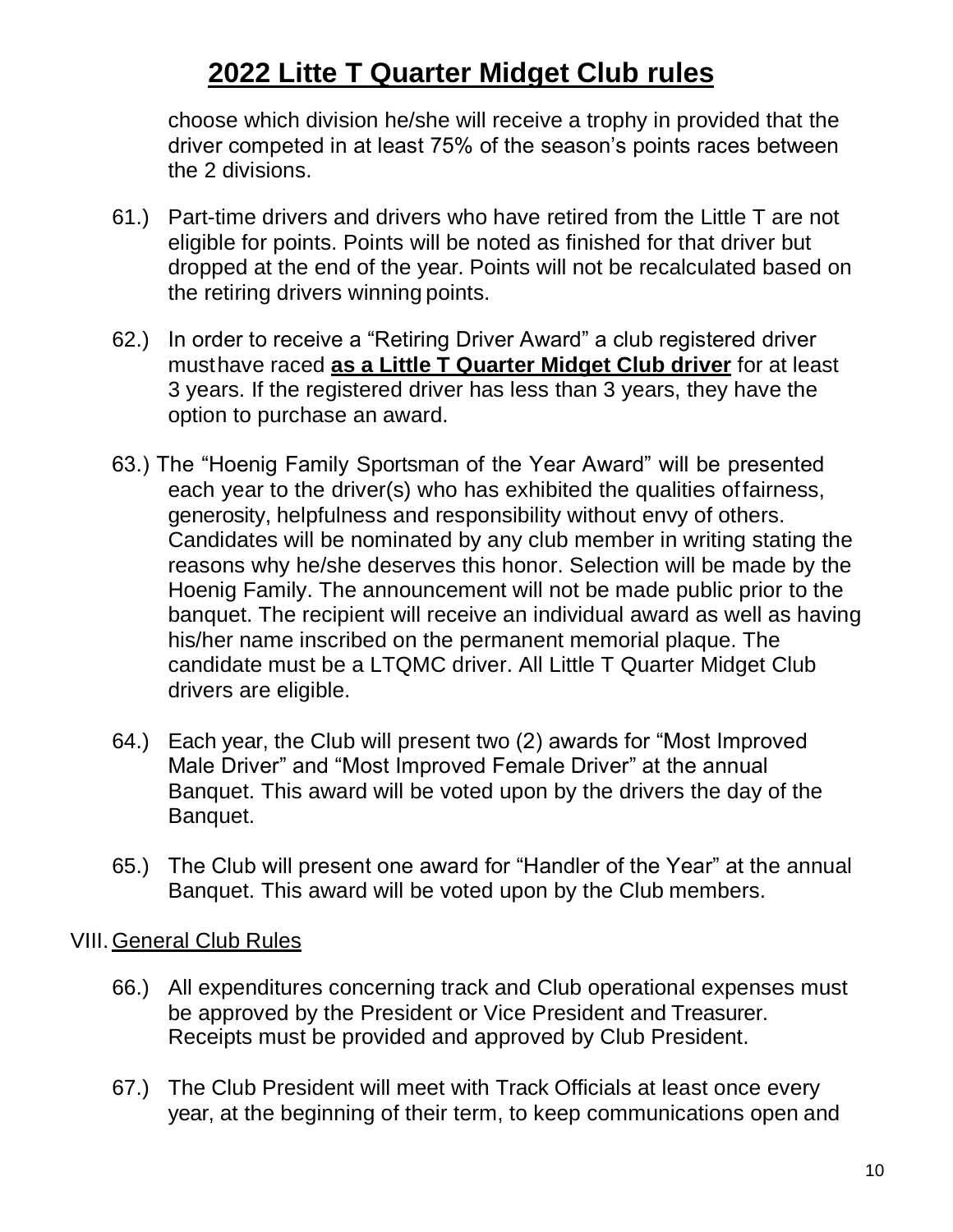negotiate rents.

- 68.) All problems or complaints should be called to the attention of the Club Presidentor Board of Directors. Never the property owner of the Little T Speedway.
- 69.) Little T Speedway reserves all rights to events, images, and descriptions on and off the track during the activities relating to and the events conducted by Little T Speedway, Thompson, CT. Photography, electronic images, and/or videotaping for sale or broadcast to the general public, is prohibited without the express written permission of the Little T Quarter Midget Club. Contact the current ClubPresident.
- 70.) All non-towing vehicles, except handicap vehicles, are not allowed down the hill on race day. One trailer and 1 vehicle on race day per family.
- 71.) All vendors must have prior approval from the Board of Directors before doing business on track premises. The vendor's Sales Tax License Number must be supplied to the Club's Secretary prior to Board approval.
- 72.) The septic system needs to be pumped out annually.
- 73.) Track Records always open anytime there is a time trial as long as all cars in the class have reasonable attempt to participate.
- 74.) No Children in the tower, snack shack or scale house.
- 75.) Any current/new member(s) who apply for membership are subject to background checks and as such may be denied membership to the club.
- 76.) Club Rule Change Proposals: Any Little T member wishing to propose a rule change for the current calendar year can do so by submitting their proposal to the Club Secretary via email no later than February 1<sup>st</sup>. Rule change proposals will be posted on the website. Proposed Club Rule changes will be voted upon at the February club meeting.